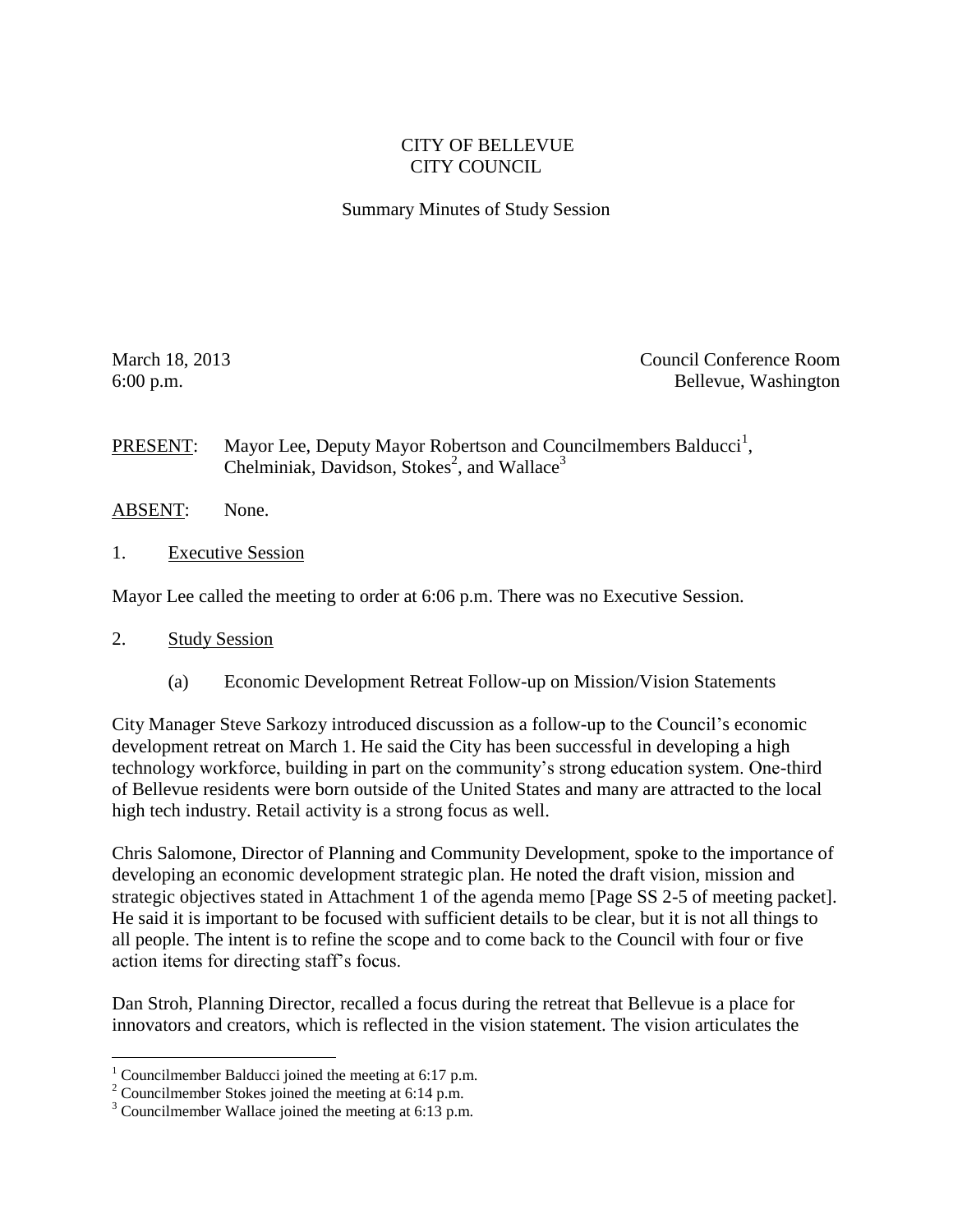connection between economic development and higher education institutions, research, and innovation. The vision statement highlights information technology, mobile communications, and green technology. Mr. Stroh said a growing number of firms are locating their headquarters within Bellevue due to this climate of innovation and overall quality of life. He noted that Bellevue is increasingly becoming an international community.

Mr. Stroh said staff is seeking Council input on the draft vision, mission and strategic objectives. Staff is looking for a vision that is aspirational and will support economic goals. He recalled that Councilmember Wallace suggested approaching this effort as an architectural design process in terms of starting at a conceptual level and proceeding through design/development to a fine grade of detail for future discussions. Mr. Stroh referred the Council to page SS 2-2 of the meeting packet for a list of steps in the process.

Mayor Lee said this is an important milestone in outlining an economic development strategy for the City. He said economic development includes education, which is not within the City's control, and infrastructure, which is within the City's control. He said it is important to establish a framework to enable the City to act quickly and not wait until the economy improves. He said it is important to develop a longer term vision and strategies.

Mayor Lee suggested that the vision paragraph could be shorter and more concise. He concurred that it is important to mention creativity, education, research, innovation, entrepreneurship, information technology, worldwide technologies, mobile communications, green technology, safe, entertainment, culture, high quality of living, best and brightest, economic center, and international city. He suggested reflecting those concepts within two or three sentences. He concurred with defining a time horizon for the vision and then developing a strategy.

Councilmember Chelminiak reviewed a one-page list of bullet points that he drafted and distributed to the Council. He said it is important to make it easy and attractive to do business in Bellevue. He said Bellevue offers a full range of commercial building sizes to accommodate a broad range of businesses. He would like to see an emphasis on sufficient and reliable power as well as other infrastructure (i.e., transportation, transit, and technology infrastructure).

Mr. Chelminiak said Bellevue's priorities fit well into the region's plan focusing on information technology, aerospace, business services, lifestyles, and tourism. He noted that Bellevue's retail activity is important in attracting visitors and tourism. He would like to add the concept of technology transfer (e.g., incubator businesses) to the objective of research and development. He noted that money is made by transferring research into a profitable business.

With regard to the draft vision and objectives, Mr. Chelminiak observed that the nomenclature could be updated to more current language and terms.

Deputy Mayor Robertson said she is glad to be moving forward on this process. She appreciates the context of a five-year horizon. She expressed support for the strategic objectives. She suggested adding a reference to public safety in the section on livability and community character. She appreciated Mr. Chelminiak's comments about the range of building types and the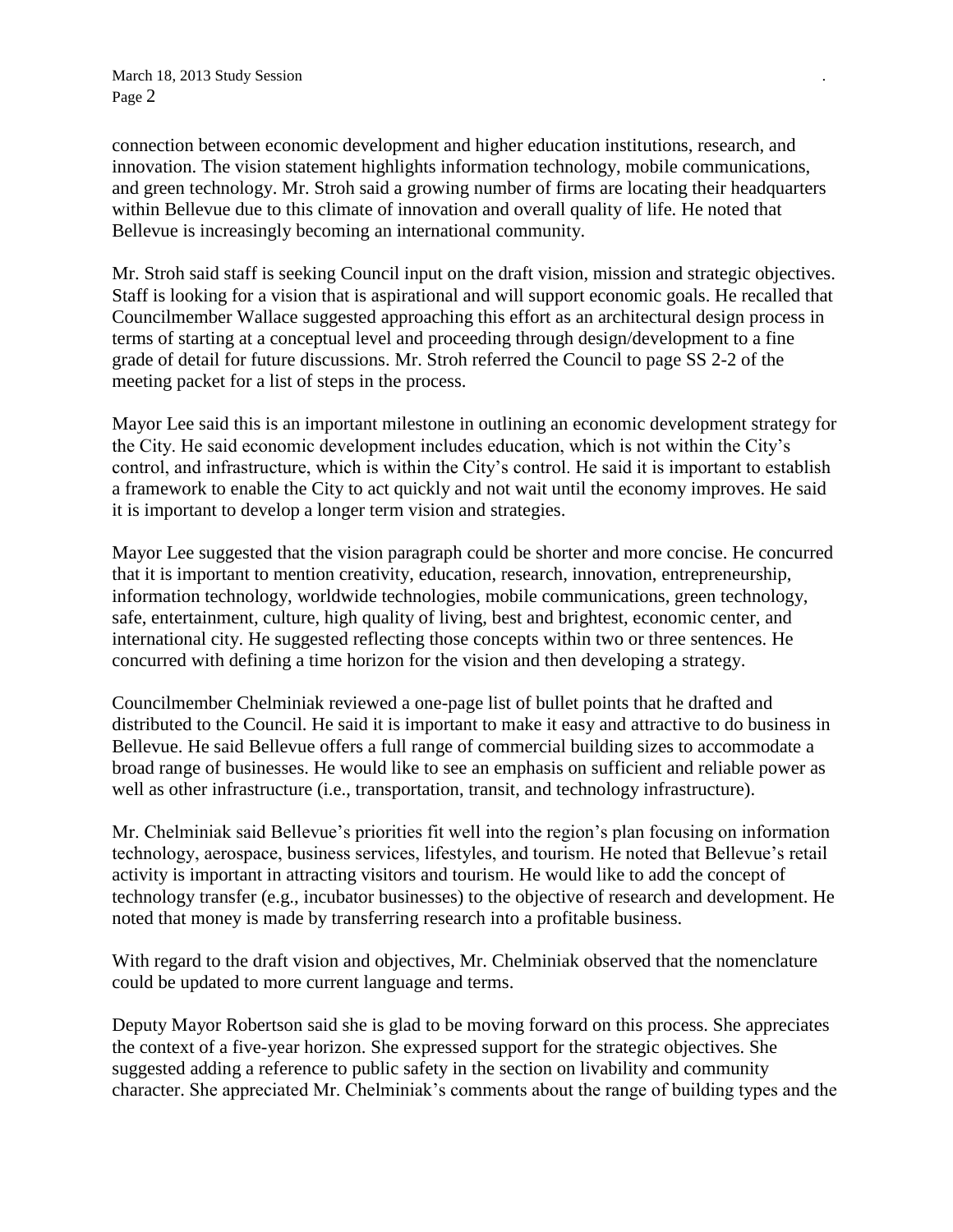technology infrastructure. Ms. Robertson said the document is missing a reference to local K-12 education, which is a key factor in attracting residents to Bellevue. However, she acknowledged that the City does not have direct control over that aspect. She suggested a reference to the City's extensive park system as a quality of life feature. She indicated that she will provide written comments for consideration as well.

Councilmember Stokes concurred with Councilmember Chelminiak that the language of the document needs to be updated to current times. He would like to see a succinct vision and mission statement with clear statements about the objectives and actions. He noted an example from the City of Denver, which is a mission/objective to ensure that Denver is the top destination for millennials. He thanked staff for the work. Mr. Stokes noted Ms. Robertson's comment about education and agreed that the City cannot control the school district. However, he believes that cities can work collaboratively with the district to enhance the overall quality of life.

Councilmember Balducci said she understands the value of having vision and mission statements. She suggested brief statements and/or key words that capture the core mission of the organization. In thinking about what distinguishes Bellevue from other cities, the key words that come to her mind are international, diverse, highly educated, and knowledge-based industries. She suggested focusing on the features that make Bellevue stand out from others.

Ms. Balducci said she likes the mission statement because it refers directly to supporting businesses. She suggested that there could be additional language stating why that is an objective (i.e., quality of life, education, etc.).

Councilmember Wallace expressed support for staff's work and noted that Councilmember Chelminiak's comments capture the key priorities. He likes the idea of looking at the branding of the City and reinforcing its identity. He believes this is a great opportunity to assess where Bellevue sits within the suburban cities and Seattle and to leverage the resources that they provide into a cohesive unit, and to look at ways to leverage State resources more effectively. He said it is important to highlight Bellevue as the best place to invest in the region. He noted Bellevue's positive efforts related to sustainability and reducing greenhouse gas emissions. Mr. Wallace suggested a focus on understanding what it is like to be an immigrant to this community.

Councilmember Davidson said he agrees with the comments so far. He noted that regional offices and headquarters are important to the community, even if companies do not choose Bellevue as their national or international headquarters. He observed that the vision statement is a bit wordy. He thanked staff for their work and expressed general support for the vision, mission and objectives.

Mayor Lee stated that Bellevue stands out from other cities in the way that it values its neighborhoods. He is still living in the same neighborhood as when he came to Bellevue 46 years ago, and the neighborhood character has remained consistent. He attributed this to Bellevue's deliberate planning processes.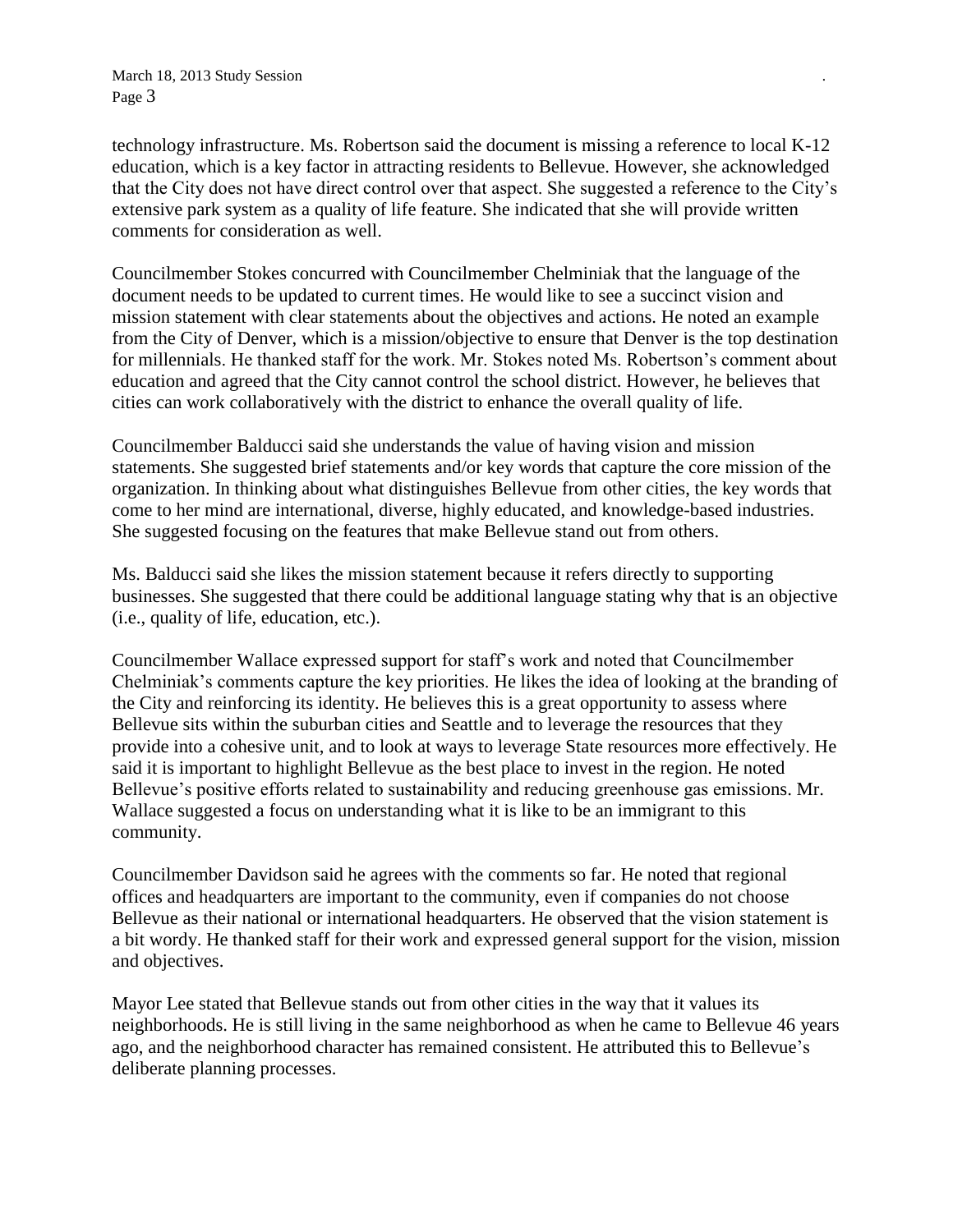Deputy Mayor Robertson suggested keeping in mind the purpose of this mission statement, which is specifically focused on economic development and not every purpose of the City. She sees the document as guiding future actions and the development of a strategic economic development plan.

Councilmember Balducci noted that the economic vision/mission statement for New York City is one sentence: "New York City Economic Development Corporation's mission is to encourage economic growth in each of the five boroughs of New York City by strengthening the City's competitive position and facilitating investments that build capacity, generate prosperity and catalyze the economic vibrancy as a whole." The statements identifies who they are, what they do, the fact that they support the entire city, and why.

(b) Retail Auto Sales in the Office/Limited Business District

Mr. Sarkozy introduced discussion of the Planning Commission's transmittal of a recommendation regarding the Land Use Code Amendment (LUCA) on retail auto sales in the Office/Limited Business (OLB) district. He recalled that this issue of expanding opportunities for retail auto sales was raised with the Council in January. Auto uses are currently allowed only in the Wilburton and Factoria areas. He noted the proposal to create a third area (Eastgate).

Councilmember Stokes questioned the status of the Toyota dealership at I-90 and 148<sup>th</sup> Avenue SE, which is not mentioned in the meeting materials.

Mr. Salomone described the proposal as a situational opportunity for the Council's consideration. He said the Planning Commission Chair was present to describe the Commission's recommendation.

Mike Bergstrom, Senior Planner**,** recalled that this topic was initially brought to the Council on January 22, and a courtesy hearing was held before the East Bellevue Community Council on February 5. The Planning Commission discussed the proposal on February 13 and held a public hearing on February 27. Final Council action will be requested on April 1. If approved, the LUCA will go to the East Bellevue Community Council on May 7 for action.

Mr. Bergstrom said there is a dealership interest in the Eastgate location under consideration. Dealerships have indicated that there are few readily available sites in Bellevue for new or expanding auto dealerships. Auto Row on  $116<sup>th</sup>$  Avenue has contracted in recent years, and redevelopment of the Wilburton and Bel-Red areas is expected to displace additional dealers.

Mr. Bergstrom said that retail auto sales account for approximately 14 percent of the City's sales tax revenues. The proposal is largely consistent with the Eastgate/I-90 Land Use and Transportation Project concluded last year.

Mr. Bergstrom noted that auto dealers are allowed in other districts. However, they are allowed in only two areas of Bellevue within the OLB district: 1) Wilburton – west side of  $116<sup>th</sup>$  Avenue between NE  $8<sup>th</sup>$  Street and SE  $8<sup>th</sup>$  Street off-ramp from northbound I-405, and 2) Factoria (along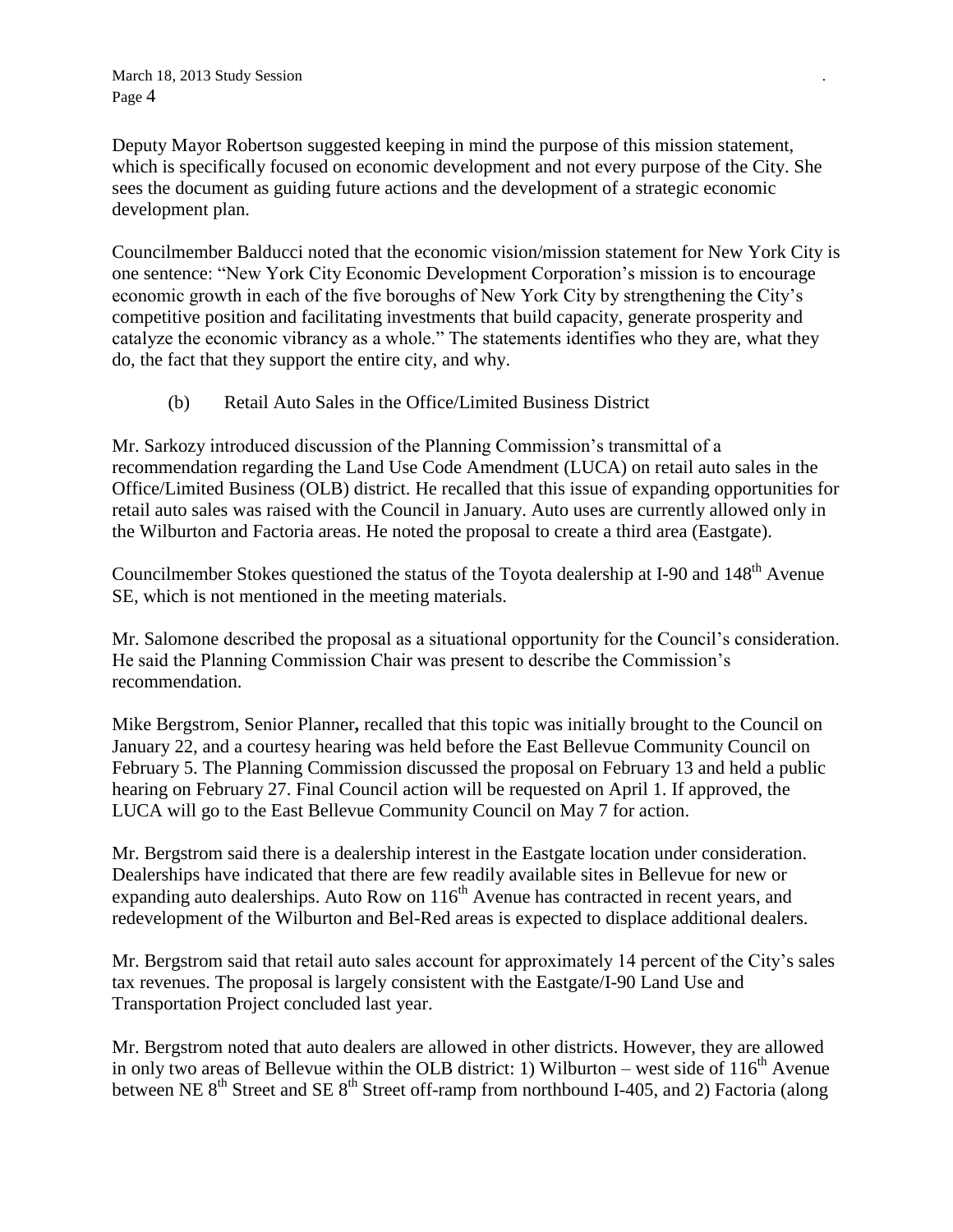I-90) – SE 36<sup>th</sup> Street west of ravine located at approximate alignment of 133<sup>rd</sup> Avenue SE, east of  $132<sup>nd</sup>$  Avenue SE. Dealerships on the east side of  $116<sup>th</sup>$  Avenue fall into a different zoning classification.

Mr. Bergstrom said the Eastgate site proposed for retail auto sales is the former Bally's health club site on the northwest quadrant of Eastgate Way and 148<sup>th</sup> Avenue SE. Michael's Toyota and Chaplin's Subaru-Volkswagen are immediately east of that site as conditional uses in the Community Business (CB) district. Mr. Bergstrom explained that dealerships located in the proposed site would be subject to design review which will include addressing and controlling spillover lighting. Vehicle inventory storage is to be predominately within a building or buildings. A parking garage on the site is part of the acquisition.

Planning Commission Chair John Carlson said the Planning Commission recommends, by a vote of 6-1, that the City Council approve the Land Use Code Amendment (LUCA) regarding retail auto sales in the Office/Limited Business district. The Commission determined that the LUCA is consistent with the character of the immediate area, and it makes good use of the existing facilities on the parcels.

Mr. Carlson observed that Bellevue actually has four auto rows  $(116<sup>th</sup>$  Avenue, Barrier Motors near Bel-Red Road, Northup Way, and Factoria/Eastgate). He said it makes sense to have car dealerships located in clusters for the convenience of customers. The proposed site is intended to accommodate the relocation and expansion of the Nissan dealership currently on  $NE 8<sup>th</sup> Street$ (near  $116^{th}$  Avenue). An Infinity dealership is slated to take over this NE  $8^{th}$  Street location. Mr. Carlson said the proposal generates revenue for the City with no apparent adverse impacts.

Responding to Councilmember Stokes, Mr. Carlson said the site does not appear to have any impact on nearby Bellevue College.

Mr. Bergstrom said staff invited Bellevue College to comment on the proposal, and school officials indicated they would not be taking a position on the matter. He recalled that Commissioner Ferris said he views the Eastgate Plan as a long-term, 20-year plan. The transit oriented development (TOD) is expected to occur gradually and to start from the core of the Eastgate area and expand outward. He said that Mr. Ferris considers the proposal a land-banking strategy and a low-capitalized interim use that might be displaced by TOD uses as property values increase.

Chair Carlson said the Commission has not heard any opposition to the LUCA proposal.

Mayor Lee said he spoke with a representative of Bellevue College about the proposal and that official did not express any concerns.

Councilmember Wallace questioned whether there was any discussion about how impacts might be mitigated if there is ultimately a change to mixed use TOD on the site. Mr. Carlson said the Commission determined that the parcels affected by the current proposal would not likely be used for TOD. He noted there are office buildings west of the proposed auto retail site.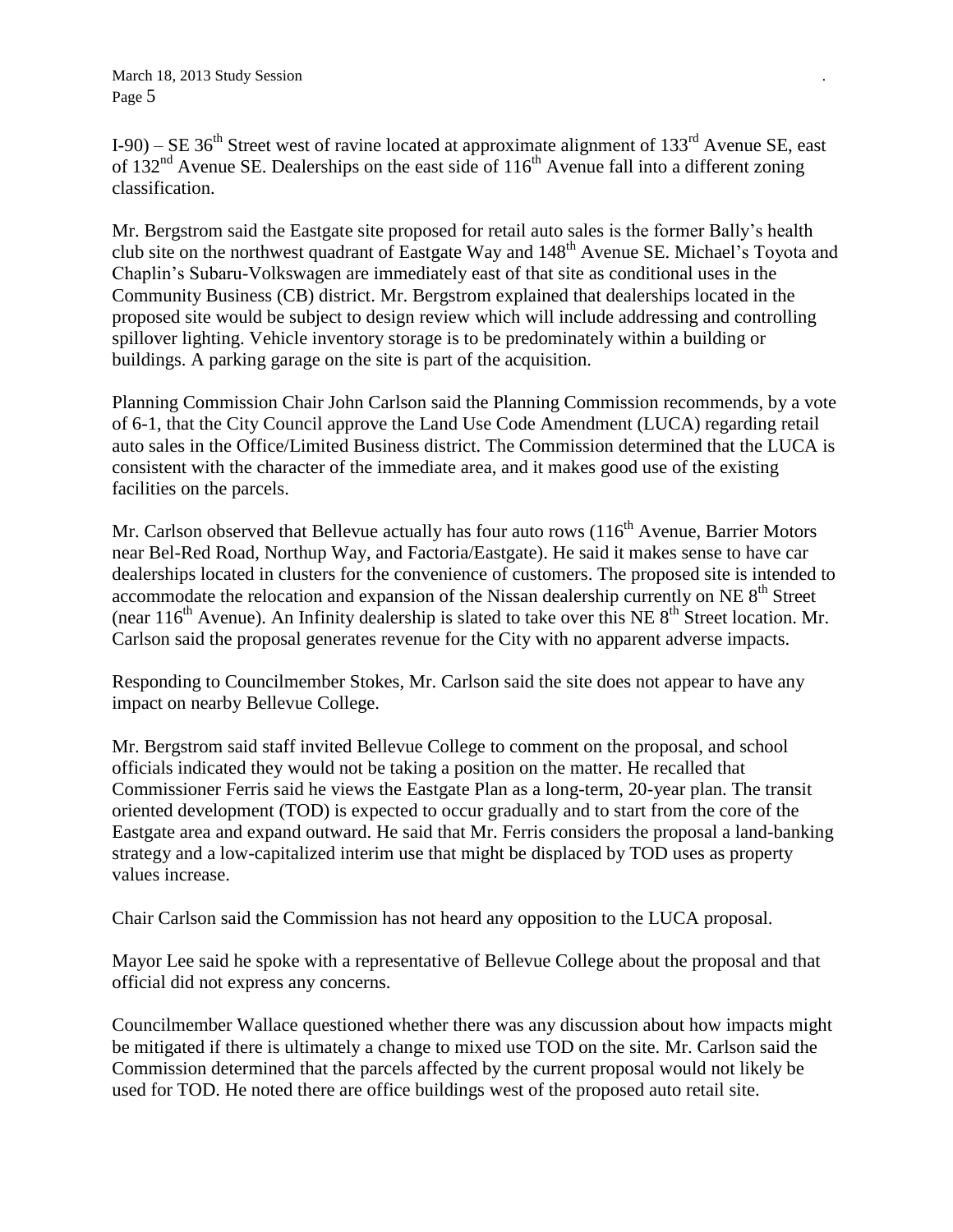Councilmember Wallace suggested that staff apply transition area principles used elsewhere in the Land Use Code in this LUCA.

Councilmember Stokes noted that he was on the Eastgate/I-90 Citizen Advisory Committee. He concurs with the Planning Commission's recommendation. He noted that the nearby Lincoln Executive Center has plans to redevelop over the long term, and he questioned whether the property owner commented on this proposal. Mr. Carlson said they are aware of the plans and did not offer testimony.

Responding to Councilmember Balducci, Mr. Bergstrom said the East Bellevue Community Council expressed concern about the erosion of the Eastgate area as a gateway into the community. Mr. Bergstrom said the Community Council would prefer a comprehensive study of auto dealer locations. However, they agreed that the design review requirement would be of benefit and they would like to see something done with the parcels. Mr. Bergstrom said the Community Council indicated it would support the proposed LUCA. However, they would be unlikely to support future auto dealerships in the OLB district.

In further response to Ms. Balducci, Mr. Bergstrom said staff forwarded the proposal to the Eastgate/I-90 Citizen Advisory Committee and invited former members to contact City staff with any questions or concerns. The City did not receive any feedback from that outreach. However, earlier feedback was received from Planning Commissioner Hamlin and Transportation Commissioner Larrivee. Mr. Hamlin was the one dissenting vote on the Planning Commission.

Councilmember Balducci said one reason for the Eastgate/I-90 study was that auto dealership uses were squeezing out uses and services important to the surrounding community. She observed that the proposed LUCA is not inconsistent with the Comprehensive Plan because the Comprehensive Plan has not yet been updated to incorporate the vision of the Eastgate/I-90 plan. She said the City has a long tradition of establishing and maintaining its long-term land use vision for the Downtown and the overall community. She is concerned about the process around the current proposal. She observed that outreach to the former CAC could have been more robust.

Ms. Balducci said that Bellevue College is a unique gem that cannot be replicated. She is committed to the vision of the Eastgate/I-90 CAC recommended plan and does not see how this proposal supports that vision.

Councilmember Davidson noted recent Council conversations about economic development, being nimble, and taking advantage of opportunities. He observed that the parking garage is already there and available to accommodate vehicles. He expressed support for the Planning Commission's analysis and recommendation.

Councilmember Stokes recalled that there was some concern expressed by the CAC about the Safeway Store closing and being replaced by a car dealership. He observed that the CAC was ambivalent about the site under discussion and that TOD was considered as a potential use due to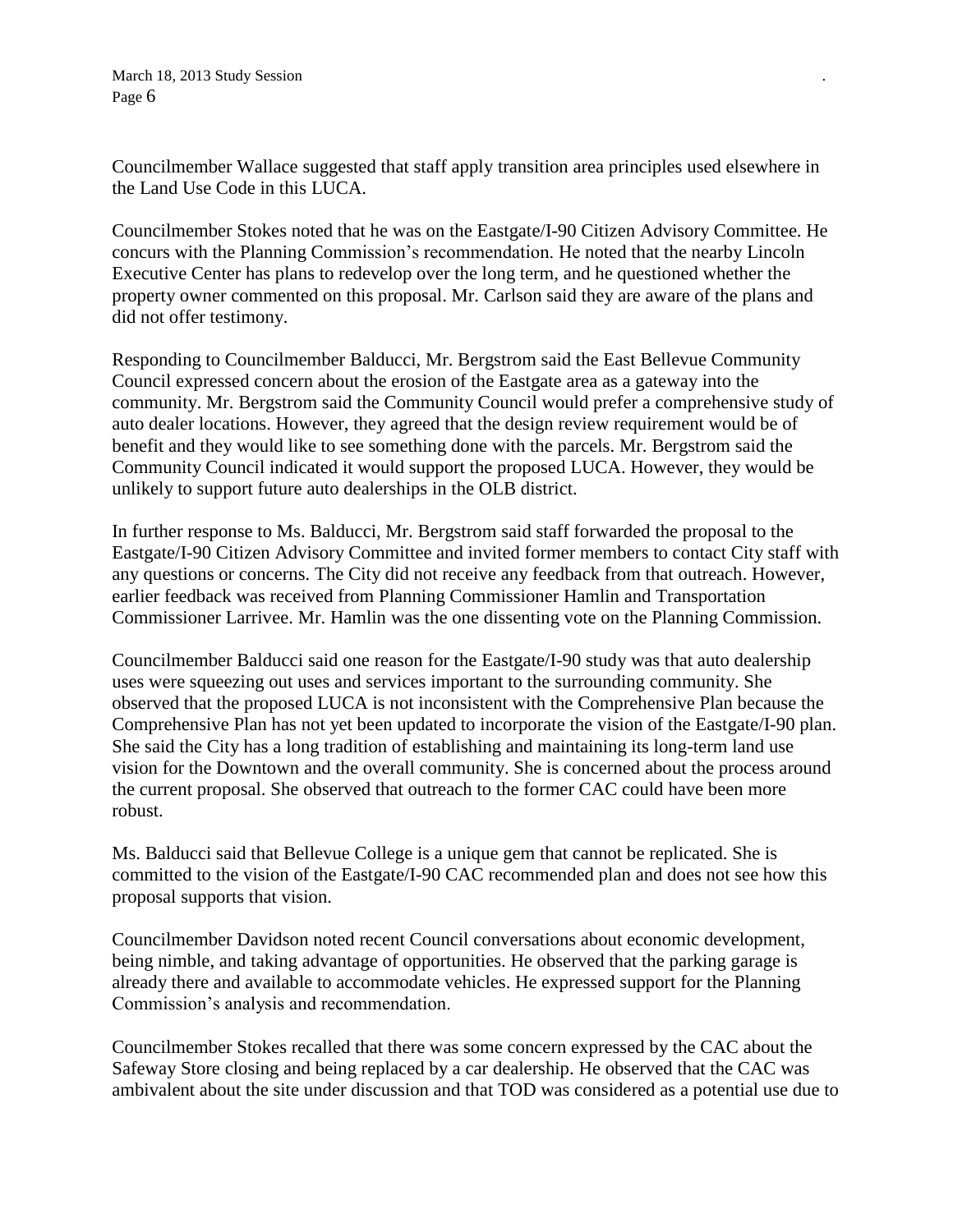the Park and Ride to the west. He acknowledged that Bellevue College has indicated some interest in developing housing within that quadrant of the highway interchange. He feels strongly about the potential for development in that area, and he encouraged the Council to be nimble. He does not see that an auto retail sales use would be inconsistent with the Eastgate/I-90 plan. He would like to see the site in use and enhanced instead of vacant. He noted that an auto dealership will bring in revenue for the City as well.

Deputy Mayor Robertson said she was Council liaison to the Eastgate/I-90 CAC and is Council liaison to the Planning Commission. She observed that the Planning Commission deliberated very carefully on this issue, and she thanked them for their work. She noted that a developer worked closely with the Eastgate/I-90 CAC, and she questioned whether the City is aware of the developer's position on the proposal. She understood that the developer thought the subject site was too far away to impact their development plans.

City Manager Sarkozy said he spoke with the developer's local representative, who indicated that the site is the farthest commercial property from the transit center and that the proposal would not adversely affect their commercial development.

Ms. Robertson questioned whether the language added by the Planning Commission to Note 6 would require a transition area buffer between the site and adjacent properties. Mr. Bergstrom said no, but it would require design review. The site is not adjoining a defined land use district that requires transition treatments. Ms. Robertson expressed concern and said she believes it would be appropriate to have a buffer between the auto retail sales use and other uses, including Bellevue College. However, she acknowledged that she is not sure how that could be worked in because there are no different zones yet.

Mr. Bergstrom said the topography between the site and Bellevue College make that less of a concern. However, the lack of new zoning designations to the west presents uncertainty about how that area might be developed or redeveloped.

Ms. Robertson requested more information on that topic. She said it would be good to understand what could be practical and encouraged as part of the design review process if the LUCA is approved. She would like to ensure that the auto sales use would fit with its current and future neighbors. She noted the importance of enhancing the area as a gateway to East Bellevue and to the Eastgate area south of I-90.

Responding to Ms. Robertson, Mr. Bergstrom said design review would address the buildings, landscaping, lighting, and building materials. The north end of the site is partly within the transition area because it abuts Bellevue College, which is an R-5 district. Ms. Robertson said she is particularly concerned about the east-west boundary in terms of potential future development.

Deputy Mayor Robertson said that, after visiting the site and seeing how hidden it is, and with the Planning Commission's revisions and the lack of opposition to the project, she is willing to accept the Planning Commission's recommendation. She initially did not support sending the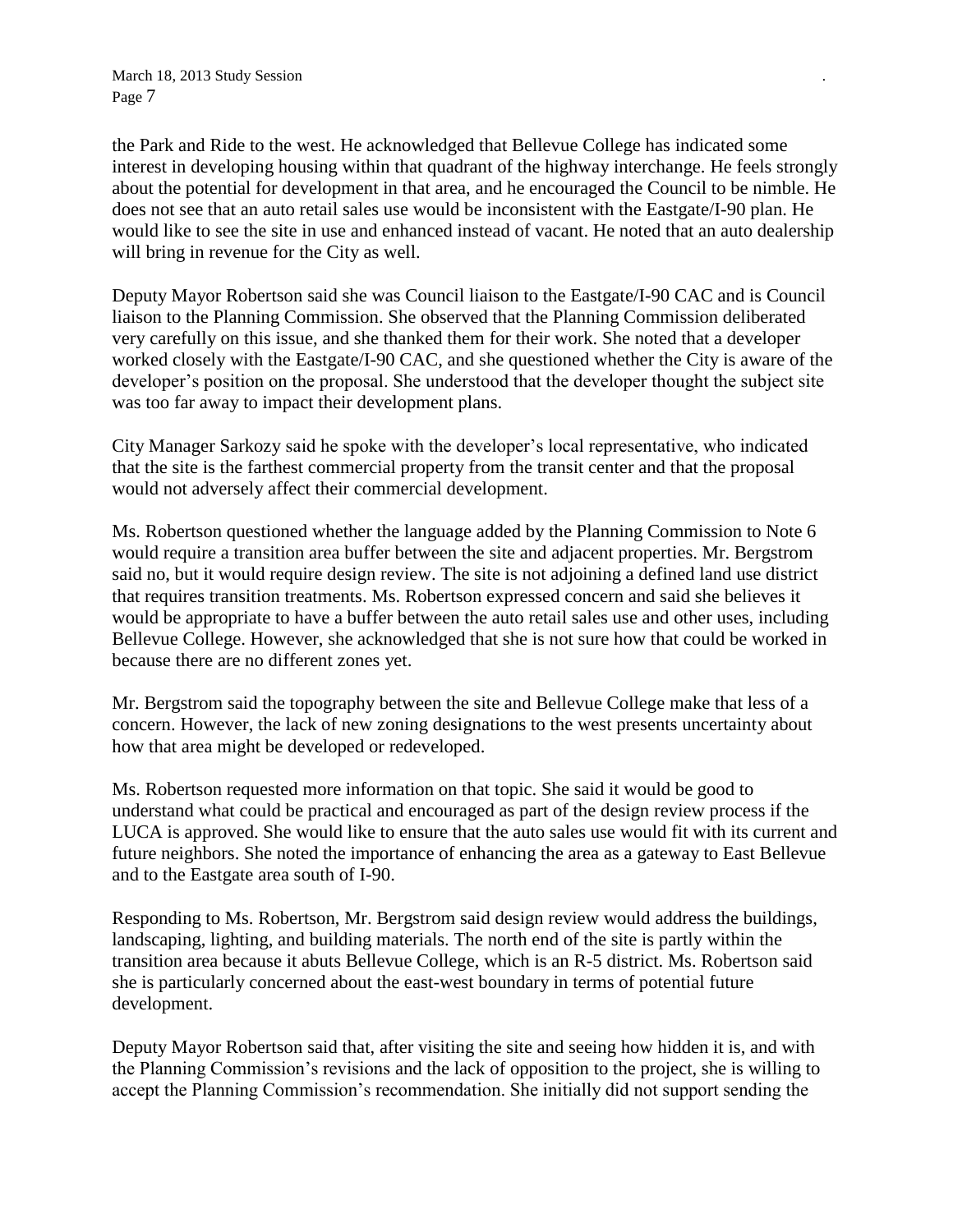issue to the Commission because she felt like it was jumping the planning queue of the Eastgate/I-90 study and of completing a holistic auto sales study. However, she is now comfortable with moving forward to consider an ordinance.

Councilmember Chelminiak said he does not agree with much of the analysis and he sees the proposal as land use creep. He recalled that there were discussions about the Community Business (CB) district and desirable conditional uses when the two auto dealerships east of 148<sup>th</sup> Avenue were sited. He said that at least one Councilmember at that time stated that auto dealerships were a regional and not a community business use.

Mr. Chelminiak said that, while he does not follow the planning logic of the proposal, there is also the reality logic of the issue, especially within the context of economic development. He will reluctantly support the proposal. He suggested bringing it back for action separately from the Consent Calendar to allow further comment if desired.

Mr. Carlson said the Planning Commission was sensitive to the issue of zoning creep in its discussions. However, the Commission became less concerned as it saw that Bellevue College and other neighbors in the area were not opposed to the proposed use. The Commission also felt that the proposal will address the blight of the subject parcels.

Councilmember Wallace said the proposal is not inconsistent with the Comprehensive Plan and no adverse impacts have been identified. He thanked Sound Auto Group for being willing to make this investment in the community. He believes this is an appropriate use for the site.

Mayor Lee noted that everything the City does has tradeoffs. He believes the benefits outweigh any negative aspects in this case.

(c) Follow-up on Implementation of the 2013-2019 Capital Investment Program (CIP) Financing Plan by providing for the issuance of Limited Tax General Obligation Councilmanic bonds.

Mr. Sarkozy introduced continued discussion regarding the financing of the 2013-2019 Capital Investment Program (CIP) Plan. The CIP anticipated approximately \$80 million in short-term borrowing and long-term bonds. Staff previously recommended taking advantage of the City's AAA bond rating and low interest rates by using long-term debt.

Finance Director Jan Hawn said funds will be used primarily to fund East Link light rail commitments as specified in the memorandum of understanding (MOU) with Sound Transit and to pay off the current line of credit. The bonds are strictly to fund capital projects and do not involve the operating budget.

Ms. Hawn recalled that three issues were raised during the March 4 discussion. The first was a cash flow analysis of the original adopted CIP Plan versus the recommendation for the \$80 million in long-term borrowing. The adopted budget was a fully balanced plan from a cash flow perspective. With debt repayment smoothed over 20 years, the bonds create some capacity for Council to consider options including funding additional projects and/or setting money aside for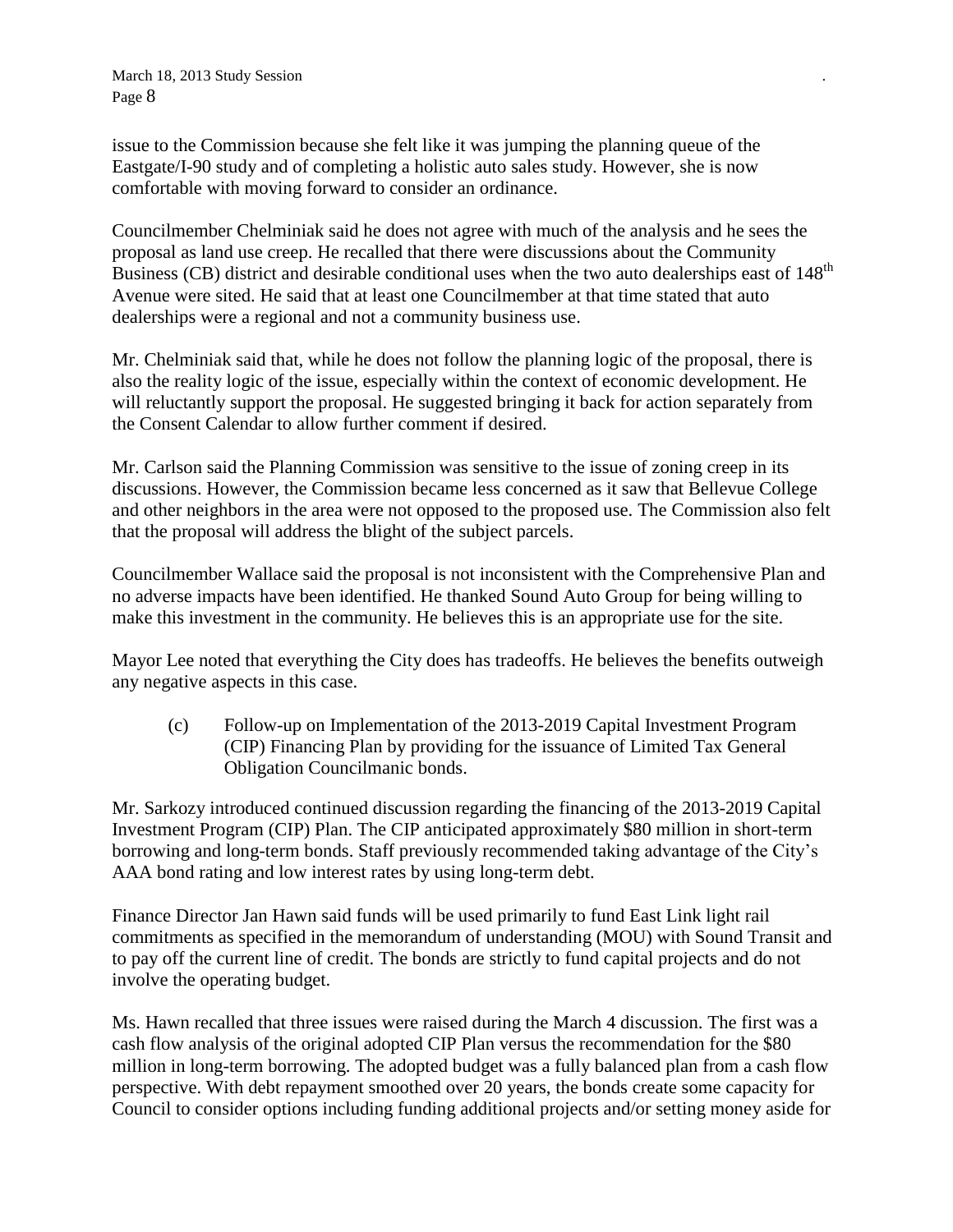repayment of the debt. Ms. Hawn said staff suggests addressing that policy issue during the upcoming budget and CIP planning period.

Ms. Hawn said the second issue is the cost of issuance analysis and whether the analysis is really comparing apples to apples. The table provided on March 4 was strictly for illustrative purposes. She recalled that short-term borrowing is not currently available in the market.

The last issue related to delegation of authority, which staff recommended for specific reasons and for a limited time period. The delegation of authority provides the flexibility for staff regarding the timing of the sale date of the bonds and the sizing of the bond issuance. She recalled last year's refunding of the City Hall debt, which was split into two separate sales to maximize savings for the City. The delegation of authority also provides the ability to act when the timing is right without having to call a special meeting of the City Council.

Ms. Hawn said that State law allows for this delegation of authority. The total amount of bond issue would be established as not to exceed \$85 million to cover issuance costs and to allow for the possibility that the bonds may be sold at a discount. An Ordinance will be presented to the Council on April 1.

Responding to Deputy Mayor Robertson, Assistant Finance Director Toni Rezab clarified the corrected tables provided in the desk packet.

Ms. Robertson observed that the long-term debt low interest rate provides a strong cash flow and the ability to potentially complete more projects. She supports the delegation of authority and suggested that the Ordinance come back for Council action on the Consent Calendar.

Responding to Councilmember Chelminiak, Ms. Hawn said staff will continue to update the Council on cash flow amounts. Mr. Chelminiak said the City has long-term debt that it is repaying for City Hall, which is approximately \$6 million annually through 2042. She confirmed that the repayment is not backed by any specific tax increase or other designated revenue source. Mr. Chelminiak said the proposed bonds would commit the City to another \$5.3 million annually through 2033, which also is not backed by a specific revenue source.

Mr. Chelminiak said that debt is not a bad way to fund projects. However, he observed that it is not a great way to fund projects when there is not a specific revenue source for repayment. He expressed concern about the approach, which is why he voted against the City budget adopted by the Council. He would prefer that the Ordinance come back as an item separate from the Consent Calendar. He intends to vote against the bond issuance until there is a revenue plan in place to repay the debt.

Councilmember Wallace questioned the consequences of not approving the bond issuance. Ms. Hawn said that, if Council does not approve any debt, funds most likely would not be available to meet the City's commitments in the East Link MOU. He noted that staff made a reasonable assumption during the last budget process about short-term debt. However, that no longer applies